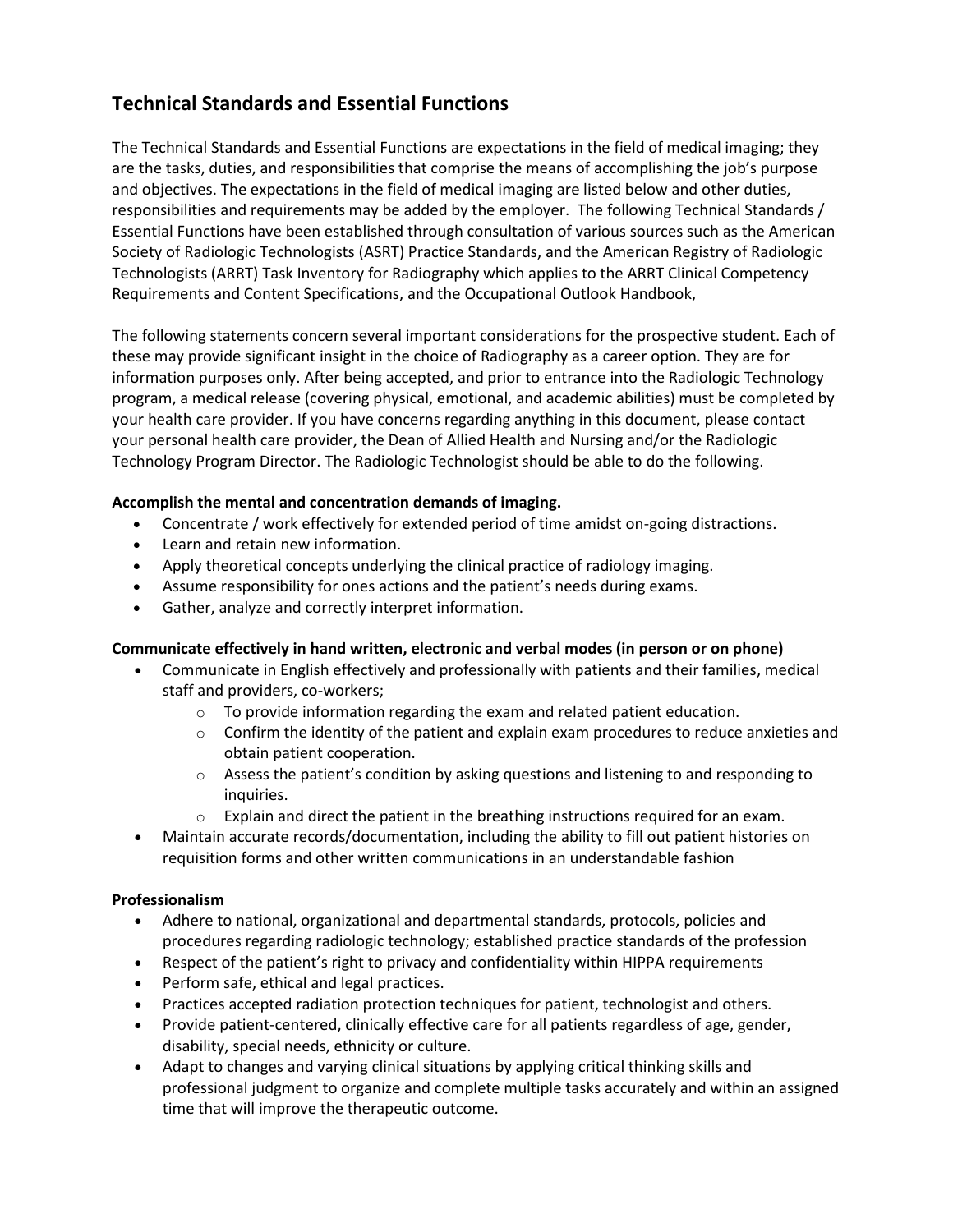- Work within a clinical environment, which involves exposure to persons with physical and mental disabilities; and to pain, death, stress, communicable diseases, blood and body fluids, toxic substances and noxious odors.
- Respects cultural variations and provide patient care and service free from bias or discrimination
- Comprehension
	- o The ability to understand and follow basic instructions and guidelines.
	- $\circ$  The ability to understand, remember and communicate routine, factual information.
	- $\circ$  The ability to understand complex problems and to collaborate and explore alternative solutions.

## **Vision and Hearing**

- Read typewritten, handwritten and computer information.
- Distinguish colors and opacity.
- Depth perception and acuity to judge distances and spatial relationships.
- Ability to observe patients directly during the imaging process to ensure the patient's well-being. To recognize emergency situations such adverse reactions to contrast administration, breathing difficulty, cardiac arrest, diabetic-related problems, shock, etc.
- Work effectively in areas with varying light levels from bright to dim.
- Vision, correctable to a level sufficient to read normal print, observe patients, manipulate equipment and accessories, evaluate radiographs for quality, and function with computers.
	- $\circ$  To detect, interpret and appropriately respond to non-verbal communication, acoustically generated signals (call bells, monitors, phones, alarms)
- Hearing, correctable to a level to detect specific noises, proper equipment operation, and communicate effectively with patients and members of the health care team on the telephone or when your back is turned.
	- $\circ$  The ability to read lips is not sufficient as masks may be worn, obstructing other's lips from view.
	- $\circ$  Background or distracting noise may be present in the examination or work area.

### **Physical (stamina, manual dexterity and agility factors)**

- Stamina to stand or walk throughout the workday (8 to 10 hours) with and without radiation safety devices on, such as a lead apron.
- Stand, crouch, stoop, bend, balance, twist, and reach/grasp in front of body, to sides of body and below knees. Reach above shoulder and head to manipulate the x-ray tube and equipment.
- Bending body downward and forward by bending spine to aid in patient transfer, lifting image receptors, accessories and moving the x-ray tube and objects horizontally from one position to another
- Ability to walk within a small confined area so that sterile trays or patients will not be disturbed in small rooms.
- Moderate strength is required in order to frequently lift and carry/transport 15-50 pounds (or more) routinely from one location to another. Includes items such as accessory equipment, mobile units, wheelchairs, stretchers and immobilization devices.
- Display physical strength to move patients and assist patients with medical equipment and respond to their needs of safety, comfort and modesty.
- Manual dexterity and eye-hand coordination to manipulate the imaging table, position the patient properly on the imaging table, operate associated equipment (beam restriction, cart, wheelchair, oxygen tank, etc.) and manage equipment controls.
- Must use eyes, hands and fingers with skill in a limited time period to set the technical factors at the generator console and to deliver the radiation.